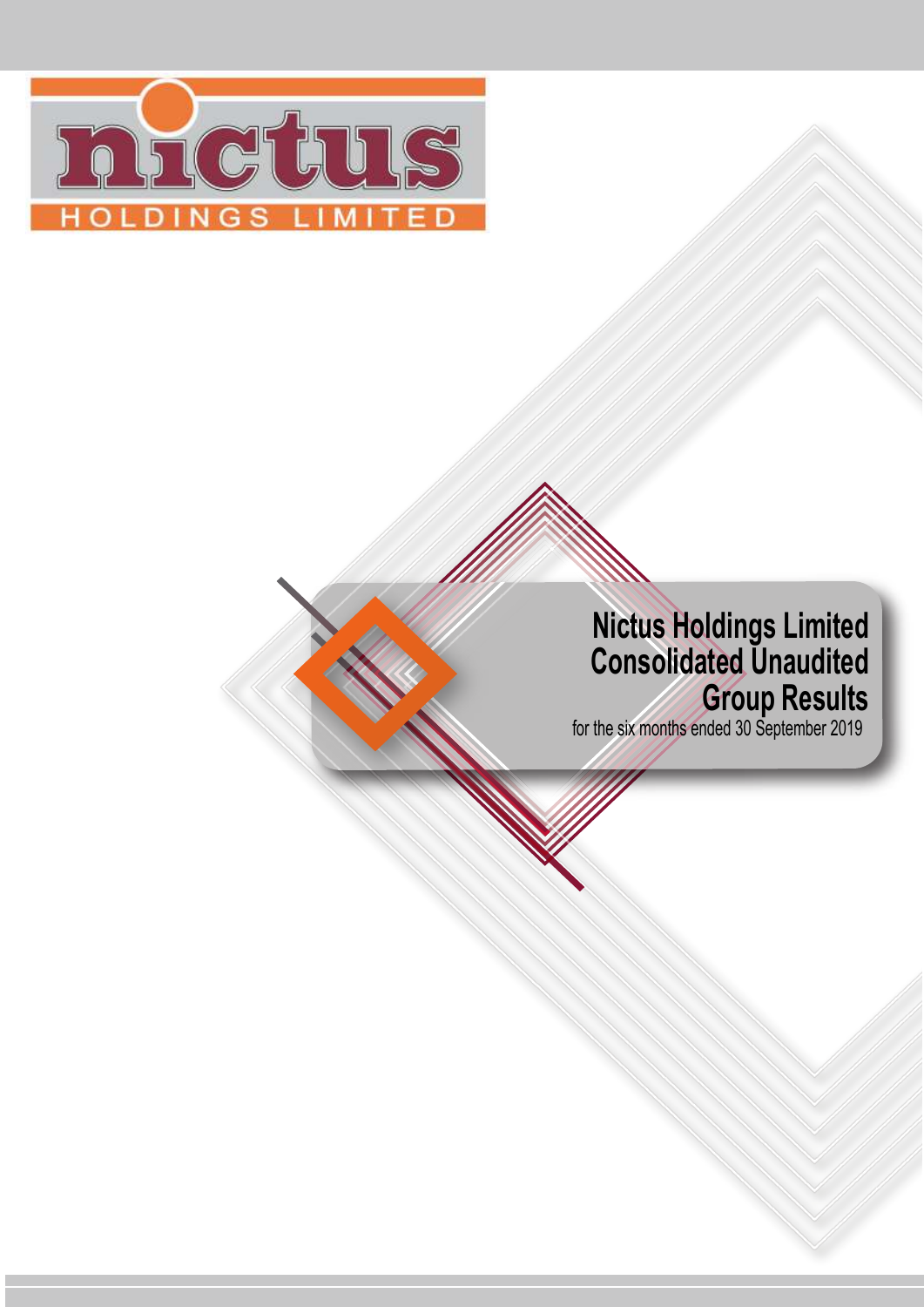

#### **NICTUS HOLDINGS**

#### **CONSOLIDATED UNAUDITED GROUP RESULTS**

**STATEMENT OF PROFIT OR LOSS AND OTHER COMPREHENSIVE INCOME**

|                                                                               |      | <b>Unaudited</b>  |                     |             | <b>Audited</b>       |  |
|-------------------------------------------------------------------------------|------|-------------------|---------------------|-------------|----------------------|--|
|                                                                               |      | Six months ended  |                     | Change %    | Year ended           |  |
| Figures in N\$'000                                                            | Note | 30 Sept 19        | 30 Sept 18          |             | 31 Mar 19            |  |
|                                                                               |      |                   |                     |             |                      |  |
|                                                                               |      |                   |                     |             |                      |  |
| Revenue<br>Cost of sales                                                      |      | 316.645           | 406.726             | (22)        | 677,603              |  |
| Claims incurred                                                               |      | (225, 635)        | (296, 571)          | (24)        | (470,061)            |  |
|                                                                               |      | (2,979)<br>88,031 | (10, 890)<br>99,265 | (73)        | (13,056)<br>194,486  |  |
| <b>Gross profit</b><br>Other income                                           |      | 3,287             |                     | (11)        |                      |  |
|                                                                               |      | 84                | 4,793               | (31)<br>100 | 9,919<br>2,254       |  |
| Other operating gains                                                         |      | 16,581            | 14,815              | 12          | 33,316               |  |
| Investment income from operations                                             |      | (103, 428)        |                     | (6)         |                      |  |
| Operating and administrative expenses                                         |      | 4,555             | (110, 599)<br>8,274 | (45)        | (224, 913)<br>15,062 |  |
| Operating profit<br>Investment income                                         |      |                   |                     |             |                      |  |
|                                                                               | 5    | 1,499<br>6.054    | 1,506<br>9,780      | (0)<br>(38) | 2,798<br>17,860      |  |
| Operating profit before financing costs                                       |      | (5, 482)          | (9,340)             | (41)        | (15.046)             |  |
| Financing costs<br>Profit before taxation                                     |      | 572               | 440                 | 30          | 2.814                |  |
| Taxation                                                                      |      | 568               | 1,372               | (59)        | 4,342                |  |
| Profit for the period                                                         |      | 1,140             | 1,812               | (37)        | 7,156                |  |
| Total comprehensive income for the period                                     |      | 1,140             | 1,812               | (37)        | 7,156                |  |
|                                                                               |      |                   |                     |             |                      |  |
|                                                                               |      |                   |                     |             |                      |  |
| Other comprehensive income:                                                   |      |                   |                     |             |                      |  |
| Total comprehensive income for the year                                       |      | 1,140             | 1,812               | (37)        | 7,156                |  |
|                                                                               |      |                   |                     |             |                      |  |
| Total comprehensive income attributable to:                                   |      |                   |                     |             |                      |  |
| Owners of the Parent                                                          |      | 1,140             | 1,812               | (37)        | 7,156                |  |
|                                                                               |      |                   |                     |             |                      |  |
| Earnings per share                                                            |      |                   |                     |             |                      |  |
| Basic and diluted earnings per share (cents)                                  | 8    | 2.13              | 3.39                | (37)        | 13.64                |  |
| Basic and diluted earnings per share before treasury share adjustment (cents) |      | 2.17              | 3.45                | (37)        | 13.39                |  |
| Dividends per share (cents) * **                                              |      | 12.00             | 12.00               | í,          | 12.00                |  |
| Number of shares in issue (000's)                                             |      | 53.444            | 53.444              | ä,          | 53,444               |  |
| Number of treasury shares held in Group (000's)                               |      | 983               | 983                 |             | 983                  |  |
| * Dividends paid July 2019 of 12 cents per share                              |      |                   |                     |             |                      |  |
| ** Dividends paid July 2018 of 12 cents per share                             |      |                   |                     |             |                      |  |
|                                                                               |      |                   |                     |             |                      |  |
|                                                                               |      |                   |                     |             |                      |  |
| <b>STATEMENT OF FINANCIAL POSITION</b>                                        |      |                   |                     |             |                      |  |
|                                                                               |      |                   | <b>Unaudited</b>    |             | <b>Audited</b>       |  |
| Figures in N\$'000                                                            |      |                   | 30 Sept 19          | 30 Sept 18  | 31 Mar 19            |  |
| <b>ASSETS</b>                                                                 |      |                   |                     |             |                      |  |
| Non-current assets                                                            |      |                   | 838.739             | 794.860     | 827,762              |  |
| Property plant and equipment                                                  |      |                   | 348.970             | 339.867     | 342.131              |  |

Property, plant and equipment 348,970 339,867 342,131 Investment property 43,642 43,642 43,642 Intangible assets 4,179 1,905 2,207 Trade receivables, Investments at fair value and Loans and receivables 428,570 and 1212 428,670 428,570 428,570 428,570 428,570 428,570 428,570 428,570 428,570 428,570 428,570 428,570 428,570 428,570 428,570 428,570 428,57 Deferred tax assets 13,340 8,940 11,212 **Current assets** 806,190 926,885 897,124 **Total assets** 1,644,929 1,721,745 1,724,886 **EQUITY** 161,337 161,708 167,052 Stated capital 129 129 129 Revaluation reserve 58,048 58,848 58,848 58,848 58,848 58,848 58,848 58,848 58,848 58,848 58,848 58,848 58,848 Contingency reserve (Insurance) 15,551 15,551 15,551 15,551 15,551 15,551 15,551 15,551 15,551 15,551 15,551 15,551 15,551 15,551 15,551 15,551 15,551 15,551 15,551 15,551 15,551 15,551 15,551 15,551 15,551 15,551 15,551 1 Retained earnings 86,180 87,180 92,524 87,180 92,524 87,180 92,524 92,524 87,180 92,524 92,524 87,180 92,524 9 **LIABILITIES Non-current liabilities** 47,764 155,357 142,471 Interest bearing loans and borrowings and borrowings and borrowing and the company of the company of the company of the company of the company of the company of the company of the company of the company of the company of t Deferred tax liabilities 25,811 28,134

| Current liabilities *        | 1.435.828 | 404.680   | 1.415.363 |
|------------------------------|-----------|-----------|-----------|
| Insurance contract liability | 1.304.389 | 1.288.412 | 1,304,200 |
| Other current liabilities    | 131.439   | 116.268   | 111.163   |
| <b>Total liabilities</b>     | 1.483.592 | 1.560.037 | .557.834  |
| Total equity and liabilities | 1.644.929 | .721.745  | .724.886  |

\* Included in current liabilities is the insurance contract liability. Premiums received under this liability are invested in terms of the insurance act enacted in Namibia with the result that certain investments are of a *nature.*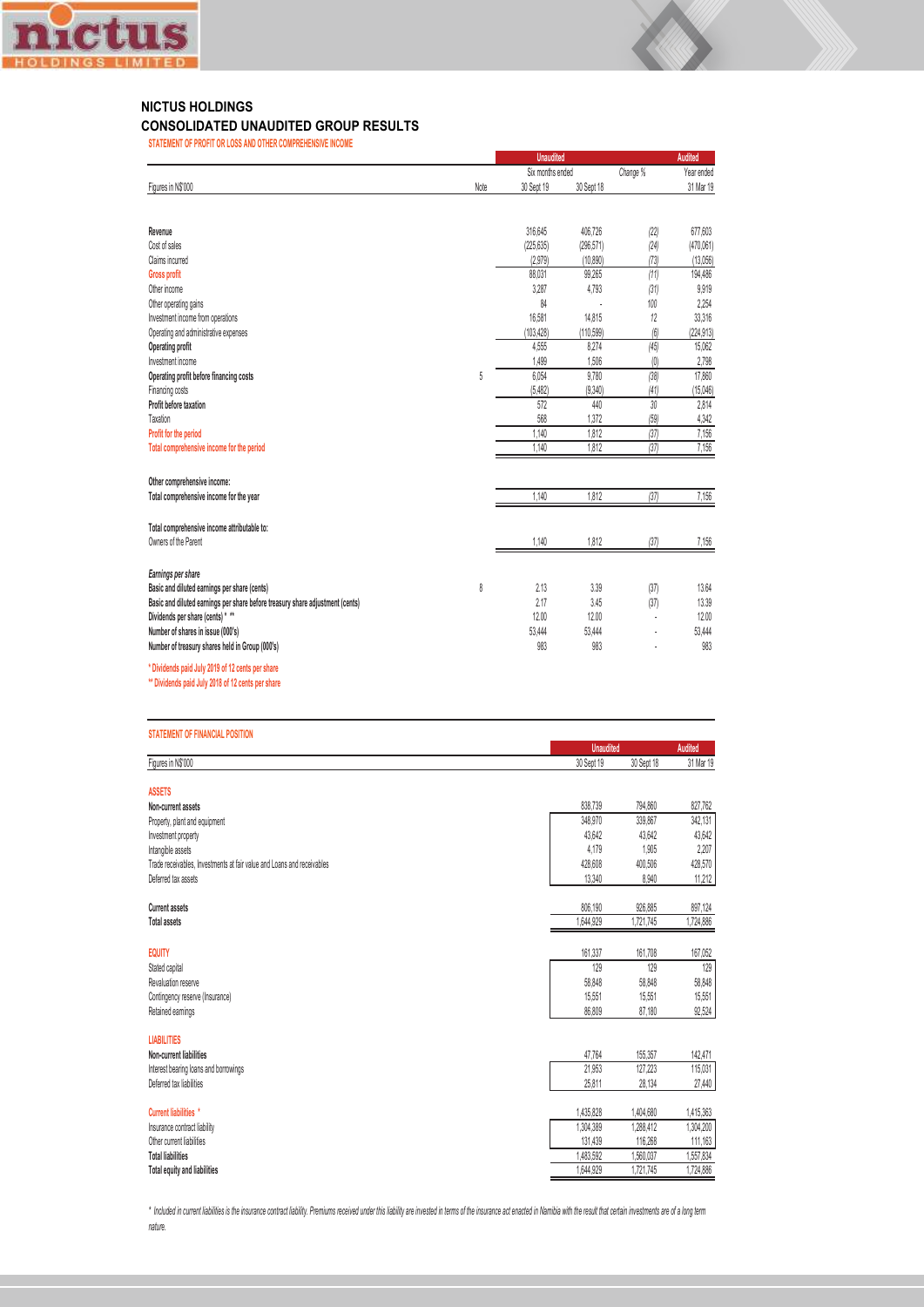

#### **NICTUS HOLDINGS CONSOLIDATED UNAUDITED GROUP RESULTS**

#### **STATEMENT OF CHANGES IN EQUITY**

|                                                                                           | Stated capital | Revaluation<br>reserve | Contingency<br>reserve | Retained<br>earnings | Total equity     |
|-------------------------------------------------------------------------------------------|----------------|------------------------|------------------------|----------------------|------------------|
| Balance at 1 April 2018                                                                   | 129            | 58,848                 | 15,551                 | 91,516               | 166,044          |
| Total comprehensive income                                                                |                |                        |                        | 1,812                | 1,812            |
| Profit for the period                                                                     |                |                        |                        | 1.812                | 1,812            |
| Contributions by and to the owners of the Group                                           |                |                        |                        | (6, 148)             | (6, 148)         |
| Dividends to equity holders<br>Prescribed dividends                                       |                |                        |                        | (6, 413)<br>265      | (6, 413)<br>265  |
| <b>Balance at 30 September 2018</b>                                                       | 129            | 58,848                 | 15,551                 | 87,180               | 161,708          |
| Total comprehensive income<br>Profit for the period                                       |                |                        |                        | 5,344                | 5,344            |
|                                                                                           |                |                        |                        | 5,344                | 5,344            |
| Balance at 31 March 2019, as previously reported<br>Impact of change in accounting policy | 129            | 58,848                 | 15,551                 | 92,524<br>(707)      | 167,052<br>(707) |
| Restated balance at 31 March 2019                                                         | 129            | 58,848                 | 15,551                 | 91,817               | 166,345          |
| Total comprehensive income                                                                |                |                        |                        | 1,140                | 1,140            |
| Profit for the period                                                                     |                |                        |                        | 1,140                | 1,140            |
| Contributions by and to the owners of the Group                                           |                |                        |                        | (6, 148)             | (6, 148)         |
| Dividends to equity holders<br>Prescribed dividends                                       |                |                        |                        | (6, 413)<br>265      | (6, 413)<br>265  |
| <b>Balance at 30 September 2019</b>                                                       | 129            | 58.848                 | 15,551                 | 86,809               | 161,337          |

#### **STATEMENT OF CASH FLOW**

|                                                                      |                  | <b>Unaudited</b> |            |  |  |
|----------------------------------------------------------------------|------------------|------------------|------------|--|--|
|                                                                      | Six months ended |                  | Year ended |  |  |
| Figures in N\$'000                                                   | 30 Sept 19       | 30 Sept 18       | 31 Mar 19  |  |  |
| Cash generated from / (used in) operations                           | 14.075           | (110.252)        | 82,410     |  |  |
| Interest income                                                      | 1.499            | 1,506            | 2,798      |  |  |
| Finance cost                                                         | (5,482)          | (9,340)          | (15,046)   |  |  |
| Net cash generated from / (used in) operating activities             | 10,092           | (118,086)        | 70,162     |  |  |
| Net cash generated from / (used in) investing activities             | 27,088           | 130,124          | (27, 248)  |  |  |
| (Repayment of) / proceeds from interest bearing loans and borrowings | (92, 349)        | 14,268           | 1,875      |  |  |
| Dividends paid                                                       | (6, 413)         | (6, 413)         | (6, 413)   |  |  |
| Proceeds from / (repayment of) loans from related parties            | 8,943            | (6,949)          | (6, 141)   |  |  |
| Net cash (used in) / generated from financing activities             | (89, 819)        | 906              | (10, 679)  |  |  |
| Net movement in cash and cash equivalents                            | (52, 639)        | 12,944           | 32,235     |  |  |
| Cash and cash equivalents at beginning of period                     | 426,450          | 394,215          | 394,215    |  |  |
| Cash and cash equivalents at end of period                           | 373,811          | 407,159          | 426,450    |  |  |
|                                                                      |                  |                  |            |  |  |

#### **RECONCILIATION OF HEADLINE AND DISTRIBUTABLE EARNINGS**

| Figures in N\$'000<br>Profit for the period, net of taxation<br>Profit on disposal of plant and equipment<br>Headline earnings |      | <b>Unaudited</b> | Audited       |                |
|--------------------------------------------------------------------------------------------------------------------------------|------|------------------|---------------|----------------|
|                                                                                                                                |      | Six months ended |               | Year ended     |
|                                                                                                                                | Note | 30 Sept 19       | 30 Sept 18    | 31 Mar 19      |
|                                                                                                                                | 8    | 1.140<br>(3)     | 1.812<br>(51) | 7.156<br>(306) |
|                                                                                                                                |      | 1.137            | 1.761         | 6,850          |
| Headline earnings per share (cents)<br>Headline earnings per share before treasury share adjustment (cents)                    |      | 2.17<br>2.13     | 3.30<br>3.36  | 13.06<br>12.82 |
|                                                                                                                                |      |                  |               |                |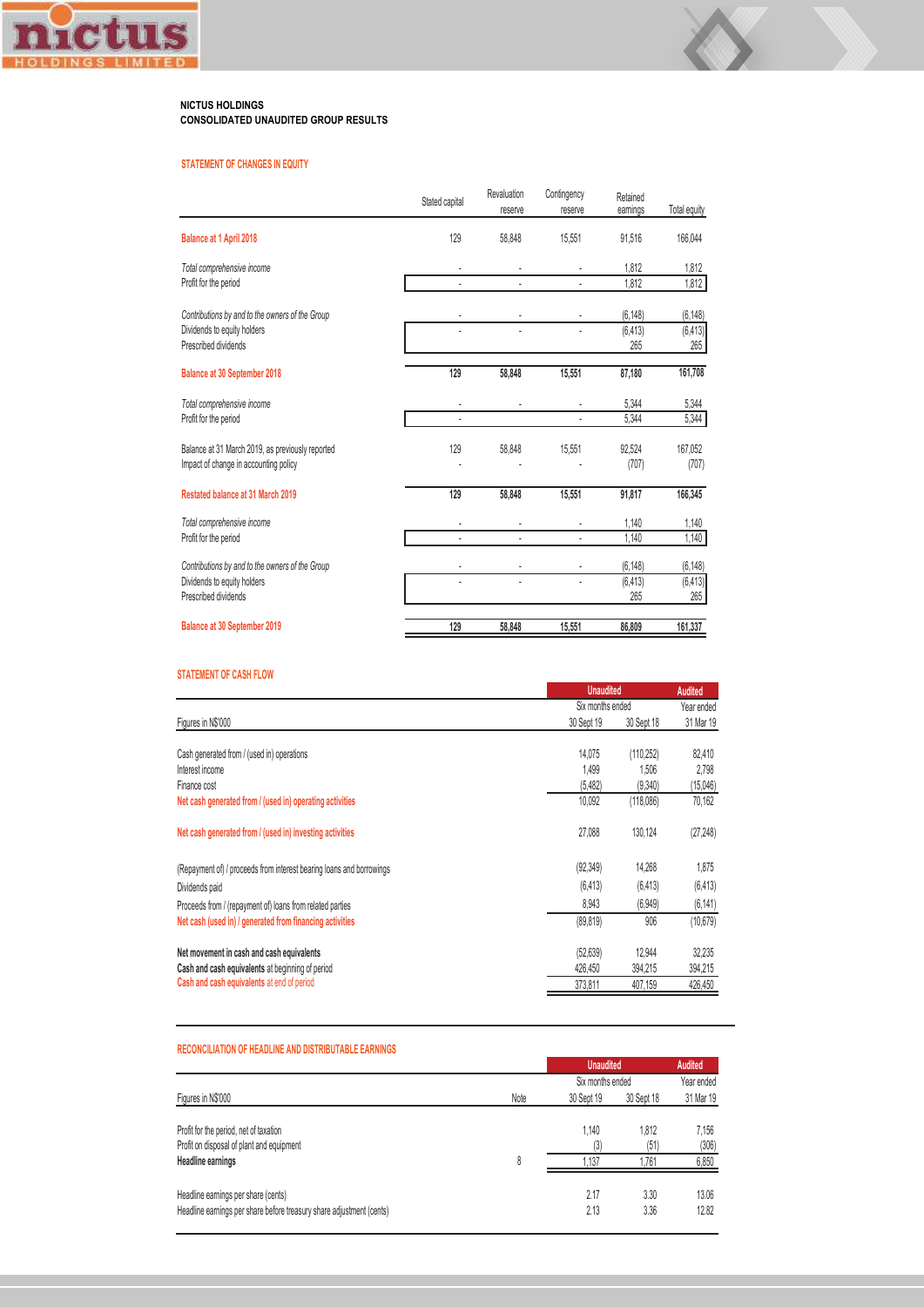

#### **NICTUS HOLDINGS CONSOLIDATED UNAUDITED GROUP RESULTS**

#### **SEGMENTAL ANALYSIS**

|                                          |      | <b>Unaudited</b> |            |           | <b>Audited</b> |
|------------------------------------------|------|------------------|------------|-----------|----------------|
|                                          |      | Six months ended |            | Change %  | Year ended     |
| Figures in N\$'000                       | Note | 30 Sept 19       | 30 Sept 18 |           | 31 Mar 19      |
| <b>Segment assets</b>                    |      |                  |            |           |                |
| Retail                                   |      | 248,638          | 275,207    | (10)      | 231,199        |
| Property                                 |      | 390,601          | 387,439    | 1         | 388,987        |
| Insurance & Finance                      |      | 1,419,395        | 1,394,933  | $\hat{c}$ | 1,420,312      |
|                                          |      | 2,058,634        | 2,057,579  | 0         | 2,040,498      |
| Head office and eliminations             |      | (413, 705)       | (335, 834) | 23        | (315, 612)     |
|                                          | 6    | 1,644,929        | 1,721,745  | (4)       | 1,724,886      |
| <b>Segment revenue</b>                   |      |                  |            |           |                |
| Retail                                   |      | 280,947          | 358,778    | (22)      | 591,820        |
| Property (mainly intra-group)            |      | 11,414           | 13,345     | (14)      | 24,637         |
| Insurance & Finance                      |      | 54,542           | 61,923     | (12)      | 109,032        |
|                                          |      | 346,903          | 434,046    | (20)      | 725,489        |
| Head office and eliminations             |      | (30, 258)        | (27, 320)  | 11        | (47, 886)      |
|                                          | 6    | 316,645          | 406,726    | (22)      | 677,603        |
| Operating profit / (loss) after taxation |      |                  |            |           |                |
| Retail                                   |      | (6, 374)         | (7, 377)   | (14)      | (9,629)        |
| Property                                 |      | (2,521)          | (1,822)    | 38        | (3,853)        |
| Insurance & Finance                      |      | 13,371           | 11,449     | 17        | 23,731         |
|                                          |      | 4,476            | 2,250      | 99        | 10,249         |
| Head office and eliminations             |      | (3, 336)         | (438)      | 662       | (3,093)        |
|                                          | 6    | 1,140            | 1,812      | (37)      | 7,156          |

#### **NOTES TO THE FINANCIAL INFORMATION**

#### **1. BASIS OF PREPARATION**

The condensed consolidated interim financial statements have been prepared in accordance with International Financial Reporting Standards, (IAS) 34 Interim Financial Reporting, and the Companies Act of Namibia. These condensed Group financial statements do not include all the information necessary for full International Financial Reporting Standard disclosure. The accounting policies adopted are consistent with those of the previous financial year and corresponding interim reporting period, except for the adoption of new and amended standards as set out below.

#### 1(a) New and amended standards adopted by the Group

A number of new or amended standards became applicable for the current reporting period, and the Group had to change its accounting policies and make retrospective adjustments as a result of adopting IFRS 16 Leases.

The impact of the adoption of the leasing standard and the new accounting policies are disclosed in note 3 below. The other standards did not have any impact on the Group's accounting policies and did not require retrospective adjustments.

The interim financial statements are presented in thousands of Namibia Dollars (N\$'000) on the historical cost basis, except for financial instruments which are measured at fair value and land and buildings held for administrative purposes which are measured at revalued amounts.

The condensed consolidated interim financial results are unaudited and have not been reviewed by the independent external auditors.

#### **2. FOREIGN CURRENCY**

The Group's functional and presentation currency is the Namibia Dollar. The Company's primary listing is on the Namibian Stock Exchange (NSX).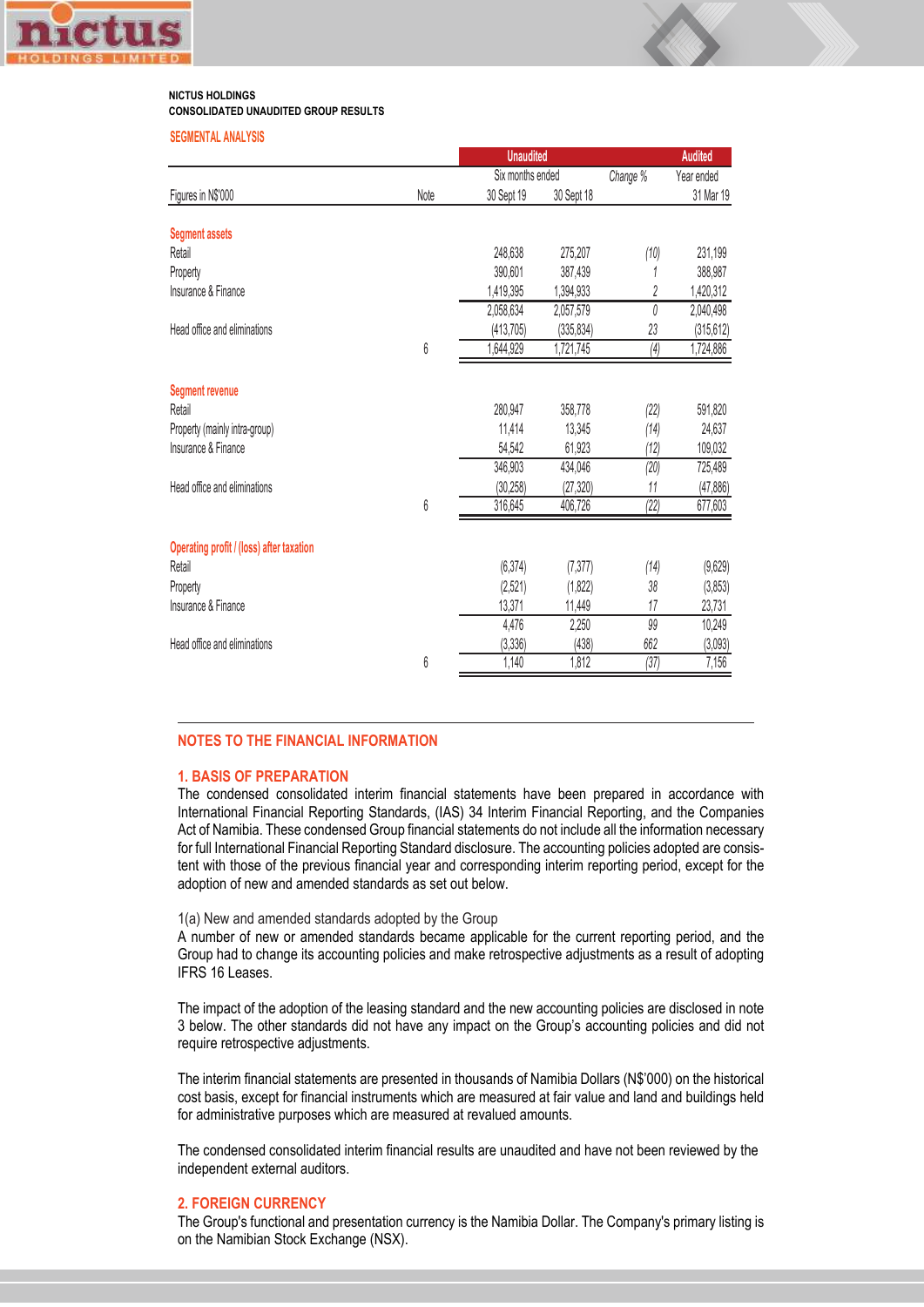



#### **3. CHANGE IN ACCOUNTING POLICY**

This note explains the impact of the adoption of IFRS 16 Leases on the Group's financial statements and discloses the new accounting policies that have been applied from 1 April 2019 in the note below.

IFRS 16 has been adopted by applying the modified retrospective approach, whereby the comparative figures are not restated. Instead, cumulative adjustments to retained earnings have been recognized in retained earnings as at 1 April 2019.

#### **3(a) Adjustments recognized on adoption of IFRS 16**

On adoption of IFRS 16, the Group recognized lease liabilities in relation to leases which had previously been classified as 'operating leases' under the principles of IAS 17 Leases. These liabilities were measured at the present value of the remaining lease payments, discounted using the lessee's incremental borrowing rate as of 1 April 2019. The weighted average lessee's incremental borrowing rate applied to the lease liabilities on 1 April 2019 was 10,12%.

|                                                                                           | Figures in     |
|-------------------------------------------------------------------------------------------|----------------|
| Reconciliation of previous operating lease commitments to lease liabilities under IFRS 16 | <b>N\$'000</b> |
| Operating lease commitment at 31 March 2019 as previously disclosed                       | 13,975         |
| Discounted using the incremental borrow ing rate at 1 April 2019                          | 12,154         |
| Less: short term leases recognized on a straight-line basis as expense                    | (4, 410)       |
| Lease Liabilities recognized as 1 April 2019                                              | 7,744          |
| <b>Current lease liabilities</b>                                                          | 1,507          |
| Non-current lease liabilities                                                             | 6,237          |
|                                                                                           | 7,744          |

The associated right-of-use assets for property leases were measured on a retrospective basis as if the new rules had always been applied. There were no onerous lease contracts that would have required an adjustment to the right-of-use assets at the date of initial application. The recognized right-of-use asset only relates to properties (meeting the definition of property, plant and equipment).

|                                                                               | Figures in |
|-------------------------------------------------------------------------------|------------|
| The change in accounting policy affected the following items on 1 April 2019: | N\$'000    |
| ~ Right-of-use assets                                                         | 5,698      |
| ~ Deferred tax assets                                                         | 378        |
| ~ Prepay ments                                                                | (3)        |
| ~ Lease Liabilities                                                           | (6, 877)   |
| ~ Income statement effect                                                     | 97         |
| Impact on retained earnings                                                   | (707)      |

#### **Practical expedients applied**

In applying IFRS 16 for the first time, the Group has used the following practical expedients permitted by the standard:

- the use of a single discount rate to a portfolio of lease with reasonably similar characteristics
- the accounting for operating leases with a remaining lease term of less than 12 months as at 1 April 2019 as short-term leases
- the use of hindsight in determining the lease term where the contract contains options to extend or terminate the lease.

#### **3(b) The Group's leasing activities and how these are accounted for**

The Group leases several buildings for use in its business operations. Rental contracts are typically made for fixed periods of 2 to 5 years but may have extension options. Lease terms are negotiated on an individual basis and contain a wide range of different terms and conditions. The lease agree- ments do not impose any covenants, but leased assets may not be used as security for borrowing purposes.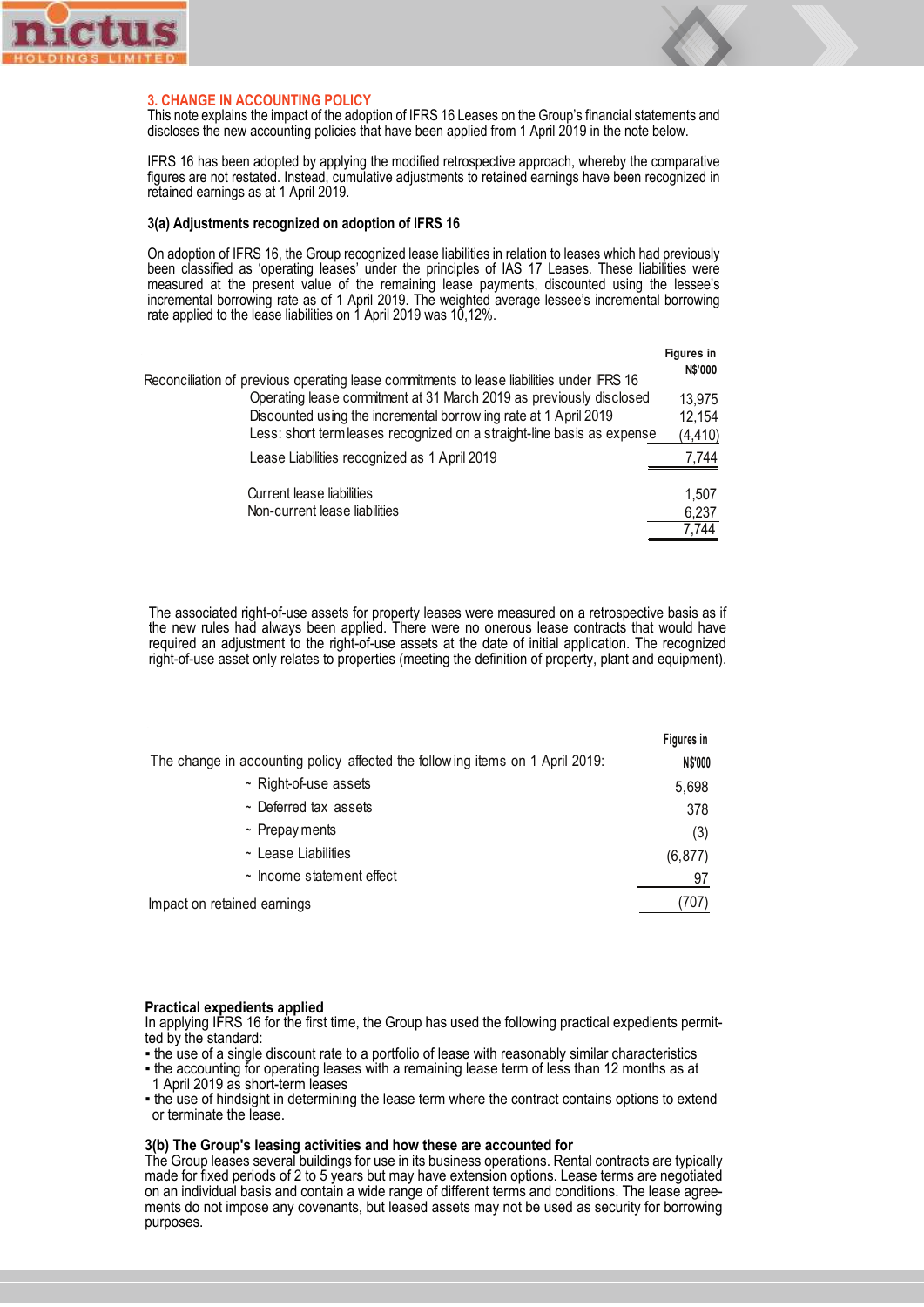



#### **3. CHANGE IN ACCOUNTING POLICY continues**

Leases of property, plant and equipment were classified as operating leases until 31 March 2019. Payments made under operating leases were charged to profit or loss on a straight-line basis over the period of the lease. From 1 April 2019, leases are recognized as a right-of-use asset and a corresponding liability at the date at which the leased asset is available for use by the Group. Each lease payment is allocated between the liability and finance cost.

The finance cost is charged to profit or loss over the lease period so as to produce a constant periodic rate of interest on the remaining balance of the liability for each period. The right-of-use asset is depreciated over the shorter of the asset's useful life and the lease term on a straight-line basis.

 $\overline{a}$ The lease liabilities are measured as the present value of remaining lease payments, discounted using the lessee's incremental borrowing rate at the date of initial application. Right-of-use assets are measured as the amount of the initial measurement of lease liability (adjusted by the amount of any previously recog- nized prepaid or accrued lease payments relating to that lease).

Payments associated with short-term leases and leases of low-value assets are recognized on a straight-line basis as an expense in profit or loss. Short-term leases are leases with a lease term of 12 months or less. Low-value assets comprise IT equipment and small items of office furniture.

#### **4. RELATED PARTIES**

During the period under review, certain companies within the Group entered into transactions with each other. These intra-Group transactions have been eliminated on consolidation. Related parties remain unchanged from that reported at 31 March 2019.

#### **5. REVIEW OF OPERATIONS**

#### Overview of first six months

Trading conditions remain challenging as stated in the 2019 annual report. Trading conditions are now seen as 'the new normal' and continuous alignment of our businesses to these conditions is starting to reap results which are reflected in the results for the period.

#### **6. SEGMENT RESULTS**

Retail segment: Revenue declined compared to the prior reporting period. Results for the first six months is, however, a 14% improvement in operating profit / (loss) from the prior year despite declining revenues. Organic growth of the retail segment remains a focus area.

l Property Companies: Revenues declined during the year, and as a result, the operating results have also declined. Savings have been achieved in electricity expenses over the past year which positively affected the segment results. Another solar plant was installed at the motor dealership to further drive efficiencies in the future.

J Insurance and finance: Results for the segment have exceeded expectations. Improved profitability is mainly due to improved investment income and cost savings.

**7. DETERMINATION AND DISCLOSURE OF FAIR VALUES**<br>Fair values have been determined for measurement and/or disclosure purpose based on the following methods. There were no changes in the Group's valuation processes, valuation techniques, and types of inputs used in the fair value measurements since year-end.

#### **Investment properties and land and buildings**

The Group's Board of directors revalued the land and buildings at 31 March 2019. During the six months under review, the aggregated investments still approximated its fair value. The fair values are based on valuations and other market information that take into consideration the estimated rental value, market yield and replacement value of the property. Should any of the assumptions used in the valuation calcula- tion change, it may have a material impact on the results of the Group. Investment properties and land and buildings are classified as level 2 in terms of the fair value hierarchy.

#### l, **Investment in equity and debt instruments**

The investments are measured, at initial recognition and subsequently, at fair value. Transaction costs are recognised in profit or loss.

#### **Cash and cash equivalents (including bank overdraft)**

Cash and cash equivalents for the Group is of a short-term nature and the fair values approximates the carrying amount.

#### l, **Loans receivable and trade and other receivables**

The fair value of loans and receivables and trade receivables are recognised initially, minus principal repayments, plus cumulative amortisation (interest) using the effective interest method of any difference between the initial amount and the maturity amount, adjusted for any loss allowance.

**Borrowings, loans from related parties and trade payables**<br>All trade and other payables are of a short term nature and the fair value of trade and other payables is believed to approximate the carrying amount.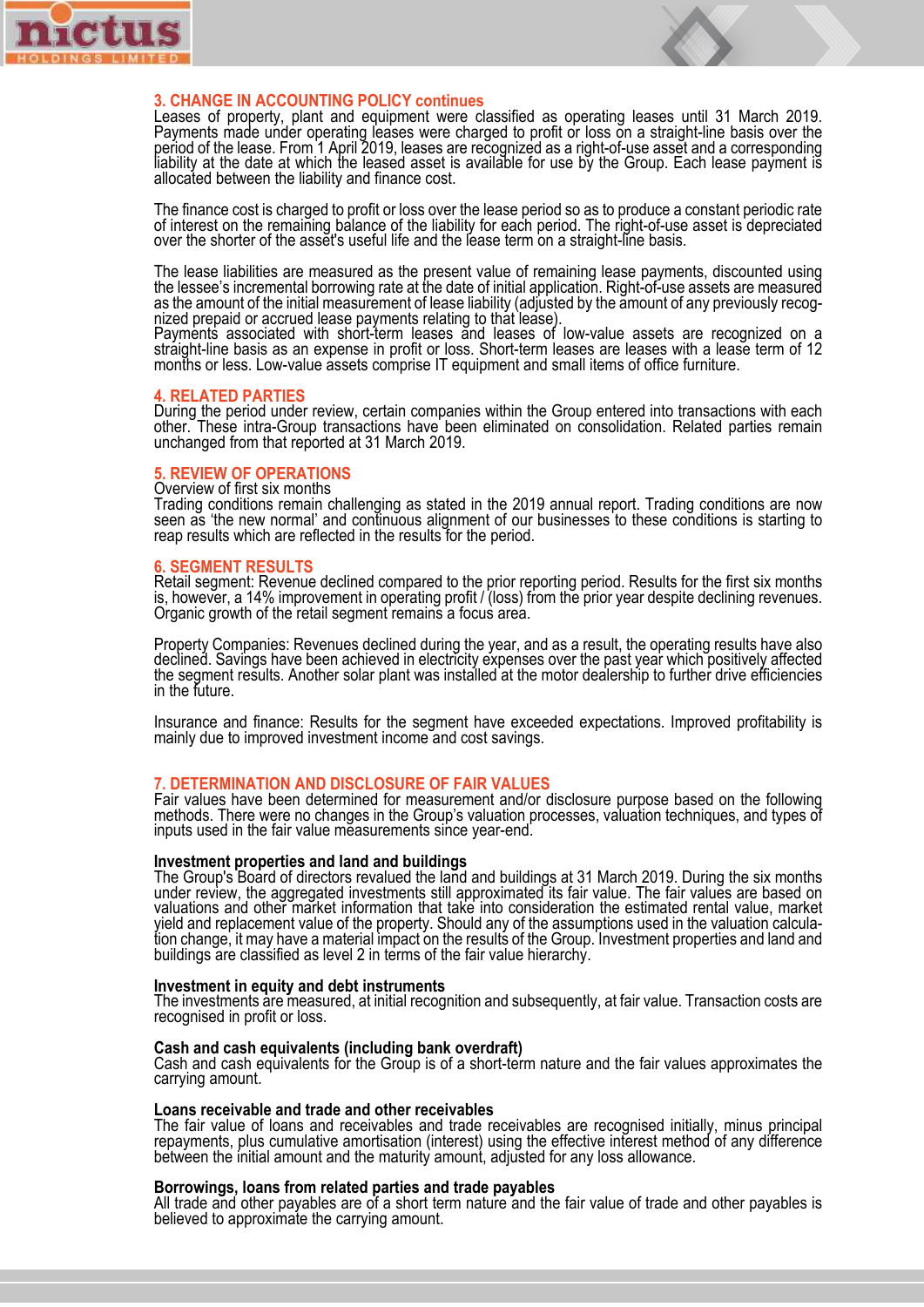

#### **7.1 Categories and Financial instruments**

|                                         |                                  | <b>Unaudited</b>  |           |                          | <b>Unaudited</b>                          |           |                | Audited                          |           |  |
|-----------------------------------------|----------------------------------|-------------------|-----------|--------------------------|-------------------------------------------|-----------|----------------|----------------------------------|-----------|--|
|                                         |                                  | 30 September 2019 |           |                          | 30 September 2018                         |           |                | 31 March 2019                    |           |  |
| Figures in N\$'000                      | Amortised Cost FVTPL - mandatory |                   | Total     |                          | Amortised Cost FVTPL - mandatory<br>Total |           |                | Amortised Cost FVTPL - mandatory |           |  |
| <b>Financial assets</b>                 |                                  |                   |           |                          |                                           |           |                |                                  |           |  |
| Loans receivable                        | 516,472                          |                   | 516,472   | 393,041                  |                                           | 393,041   | 545,458        |                                  | 545,458   |  |
| Investments at fair value               | $\overline{\phantom{a}}$         | 12,375            | 12,375    | $\overline{\phantom{a}}$ | 32,045                                    | 32,045    | $\overline{a}$ | 21,819                           | 21,819    |  |
| Trade and other receivables (excl. VAT) | 209,048                          |                   | 209,048   | 355,503                  |                                           | 355,503   | 216,957        | $\overline{\phantom{a}}$         | 216,957   |  |
| Cash and cash equivalents               | 373,811                          |                   | 373,811   | 407,159                  |                                           | 407,159   | 426,450        |                                  | 426,450   |  |
|                                         | 1,099,331                        | 12,375            | 1,111,706 | 1,155,703                | 32,045                                    | 1,187,748 | 1,188,865      | 21,819                           | 1,210,684 |  |
|                                         |                                  | Amortised cost    | Total     |                          | Amortised cost                            | Total     |                | Amortised cost                   | Total     |  |
| <b>Financial liabilities</b>            |                                  |                   |           |                          |                                           |           |                |                                  |           |  |
| Interest-bearing loans and borrowings   |                                  | 58,175            | 58,175    |                          | 162,917                                   | 162,917   |                | 150,524                          | 150,524   |  |
| Trade and other payables (excl. VAT)    |                                  | 47,599            | 47,599    |                          | 45,751                                    | 45,751    |                | 40,212                           | 40,212    |  |
| Loans from related parties              |                                  | 42,853            | 42,853    |                          | 33,102                                    | 33,102    |                | 33,910                           | 33,910    |  |
| Insurance contract liability            |                                  | 1,304,389         | 1,304,389 |                          | 1,288,412                                 | 1,288,412 |                | 1,304,200                        | 1,304,200 |  |
|                                         |                                  | 1,453,016         | 1,453,016 |                          | 1,530,182                                 | 1,530,182 |                | 1,528,846                        | 1,528,846 |  |

## **7.2 Fair value hierarchy for financial instruments, land and buildings and investment property**

|                       | <b>Unaudited</b> |                   |                          | <b>Unaudited</b>         |                          |                          | <b>Audited</b> |               |                          |  |
|-----------------------|------------------|-------------------|--------------------------|--------------------------|--------------------------|--------------------------|----------------|---------------|--------------------------|--|
|                       |                  | 30 September 2019 |                          |                          | 30 September 2018        |                          |                | 31 March 2019 |                          |  |
| Figures in N\$'000    | Fair Value       | Level 1           | Level 2                  | Fair Value               | Level 1                  | Level 2                  | Fair Value     | Level 1       | Level 2                  |  |
| <b>Assets</b>         |                  |                   |                          |                          |                          |                          |                |               |                          |  |
| Land                  | 94,075           |                   | 94,075                   | 94,075                   |                          | 94,075                   | 94,075         |               | 94,075                   |  |
| <b>Buildings</b>      | 229,873          |                   | 229,873                  | 228,495                  |                          | 228,495                  | 229,648        |               | 229,648                  |  |
| Investment property   | 43,642           |                   | 43,642                   | 43,642                   |                          | 43,642                   | 43,642         |               | 43,642                   |  |
| Listed shares         | 5,964            | 5,964             | $\overline{\phantom{a}}$ | 32,045                   | 32,045                   | $\overline{\phantom{a}}$ | 21,066         | 21,066        | $\overline{\phantom{a}}$ |  |
| Debt securities       | 6,411            | 6,411             | $\overline{\phantom{a}}$ | $\overline{\phantom{a}}$ | $\overline{\phantom{a}}$ | $\overline{\phantom{a}}$ | 753            | 753           | $\overline{\phantom{a}}$ |  |
| Loans and receivables | 516,472          |                   | 516,472                  | 393,041                  |                          | 393,041                  | 545,458        |               | 545,458                  |  |
|                       | 896,437          | 12,375            | 884,062                  | 791,298                  | 32,045                   | 759,253                  | 934,642        | 21,819        | 912,823                  |  |

There were no transfers between the levels for the reporting period.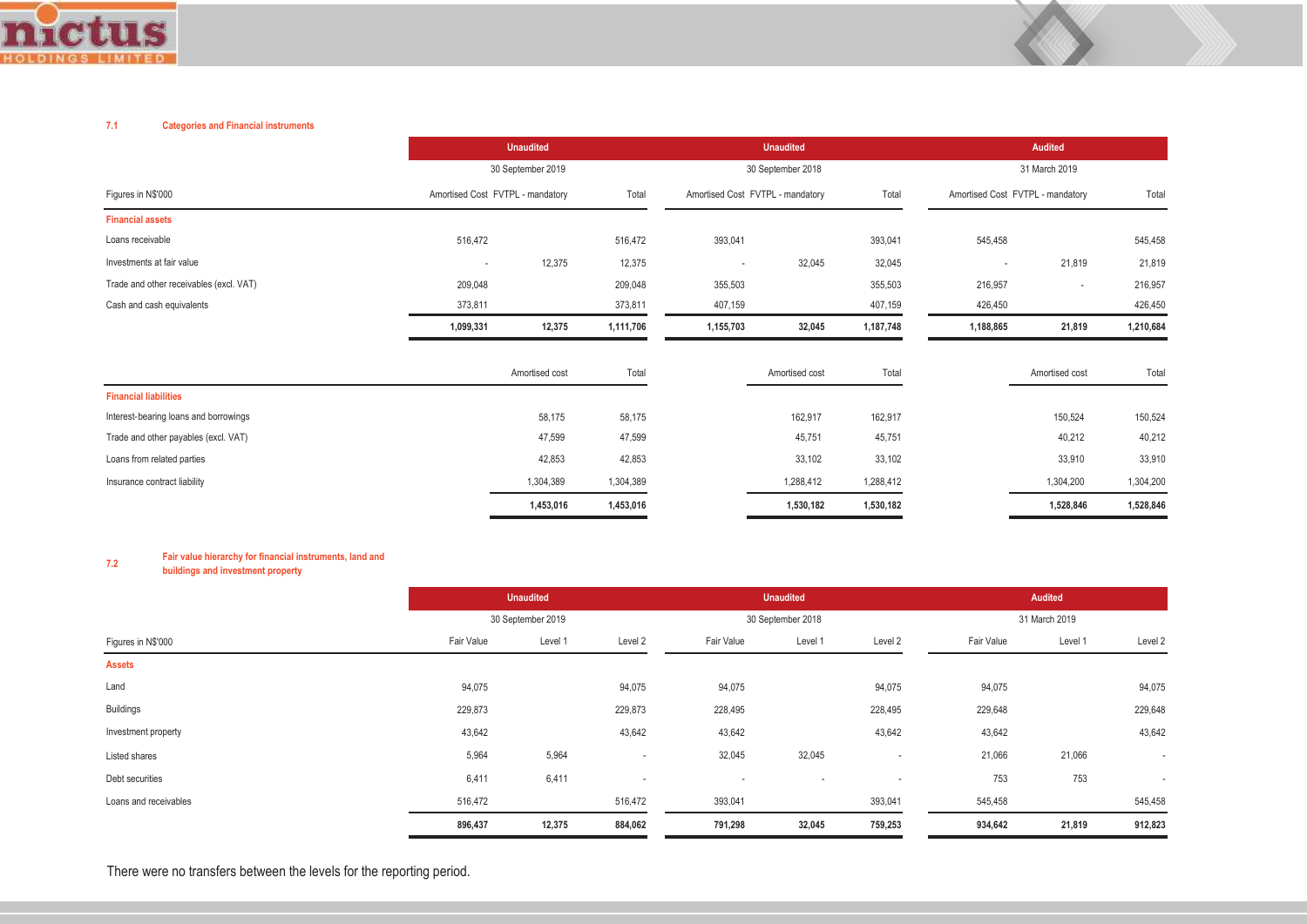

### **7. DETERMINATION AND DISCLOSURE OF FAIR VALUES continues**

The fair value of these instruments are measured at amortised cost using the effective interest method (if applicable).

#### **Fair value hierarchy**

For financial instruments recognised at fair value, disclosure is required of a fair value hierarchy which reflects the significance of the inputs used to make the measurements.

- **Level 1** represents those assets which are measured using unadjusted quoted prices for identical assets.<br>Level 2 applies
- **Level 2** applies inputs other than quoted prices that are observable for the assets either directly (as prices) or indirectly (derived from prices).<br>Level 3 applies inputs which are not based on observ
- **Level 3** applies inputs which are not based on observable market data.

#### **8. HEADLINE EARNINGS**

For the six month period ended 30 September 2019 the only item that impacted the headline earnings calculation was the profit on disposal of plant and equipment.

#### **9. BASIC EARNINGS PER SHARE**

Earnings per share based on profit for the six months ended 30 September 2019 was 2.13 cents (30 September 2018: 3.39 cents), compared to a headline earnings per share of 2.13 cents (30 September 2018: 3.30 cents).

#### **10. DIVIDENDS**

Ordinary dividends of 12 cents per share (N\$ 6,4 million) was declared and paid by the Company on 22 July 2019. No interim dividend has been proposed by the Board of directors.

#### **11. DIRECTORS**

The following directors were re-elected at the Annual General Meeting on 29 August 2019 – Gerard Swart, NC Tromp and WO Fourie. TB Horn was also elected as an independent non-executive director. JD Mandy retired as director as well as Chairman of the Audit committee on the same day. FR van Staden and GR de V Tromp were re-elected as members of the Audit committee. TB Horn was elected as Chairperson of the Audit committee with effect from 29 August 2019.

#### **12. PROSPECTS**

Various promotions and special transactions have been planned and implemented during the first six months within the retail segment. The initial results of these actions have been positive. The constant drive to achieve higher investment returns, even if only marginal, will remain a focus area.

Traditionally, the majority of the Group's earnings have been generated during the second half of the financial year and the expectations are that this trend will continue during this financial year.

On behalf of the board:

P J de W Tromp

Windhoek, 6 December 2019

Nictus Group of Companies



IIII Hakos Capital





T B Horn